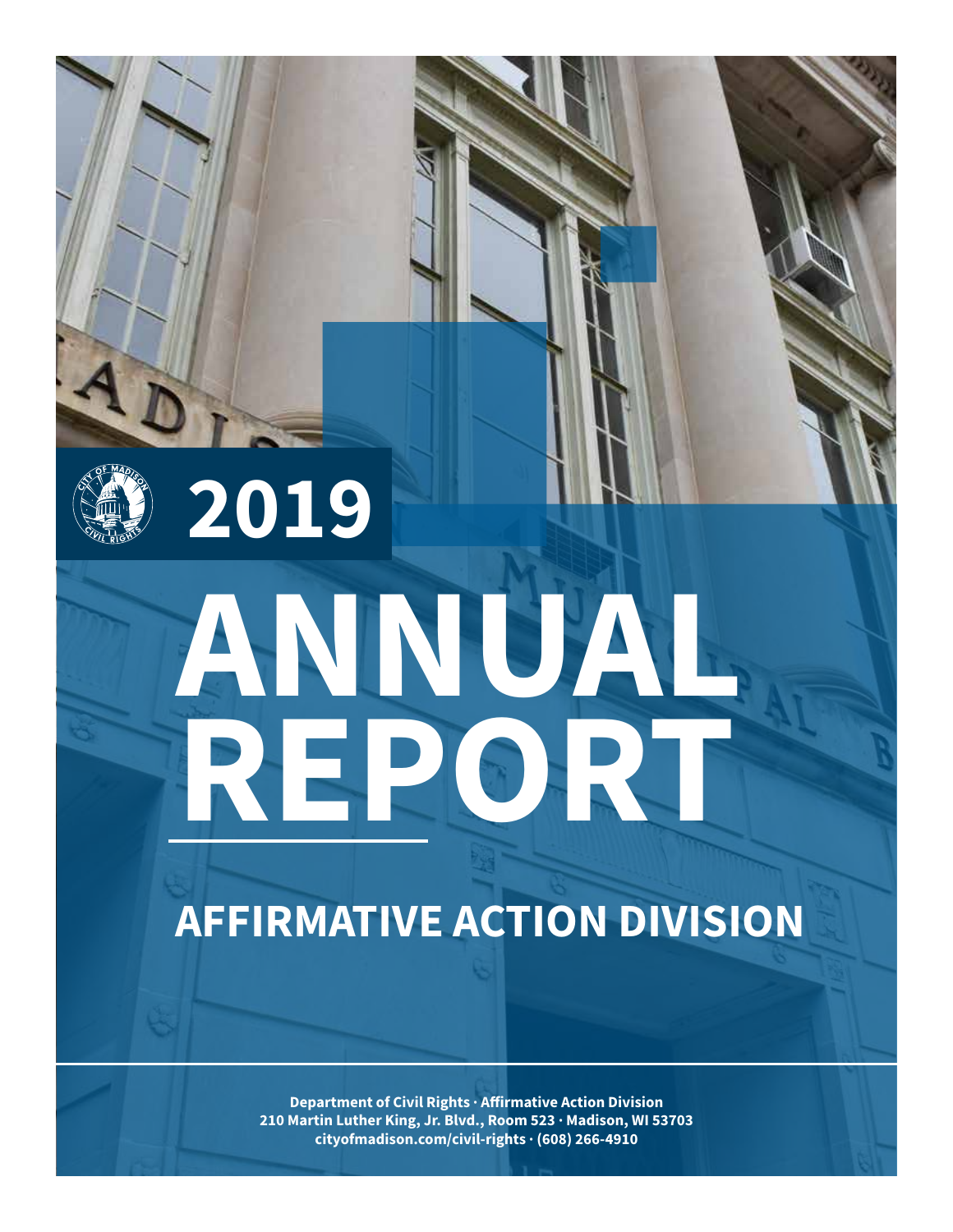## **Table of Contents**

- **[Introduction](#page-2-0)**
- **[Executive Summary and Key](#page-3-0)  [Accomplishments](#page-3-0)**
- **[Targeted Business Enterprise](#page-4-0)  [Program](#page-4-0)**
- **[Construction Project Compliance](#page-5-0)**
- **[Contractor and Vendor Affirmative](#page-6-0)  [Action Plans](#page-6-0)**
- **[RaISE Program](#page-7-0)**

 **[City of Madison Equitable Workforce](#page-8-0)  [Plan and Strategies](#page-8-0) [City of Madison Affirmative Action](#page-9-0)  [Commission](#page-9-0) [Key Projects](#page-10-0) [Key Partnerships](#page-11-0) [Future Vision & Efforts](#page-12-0) [Appendix](#page-13-0)**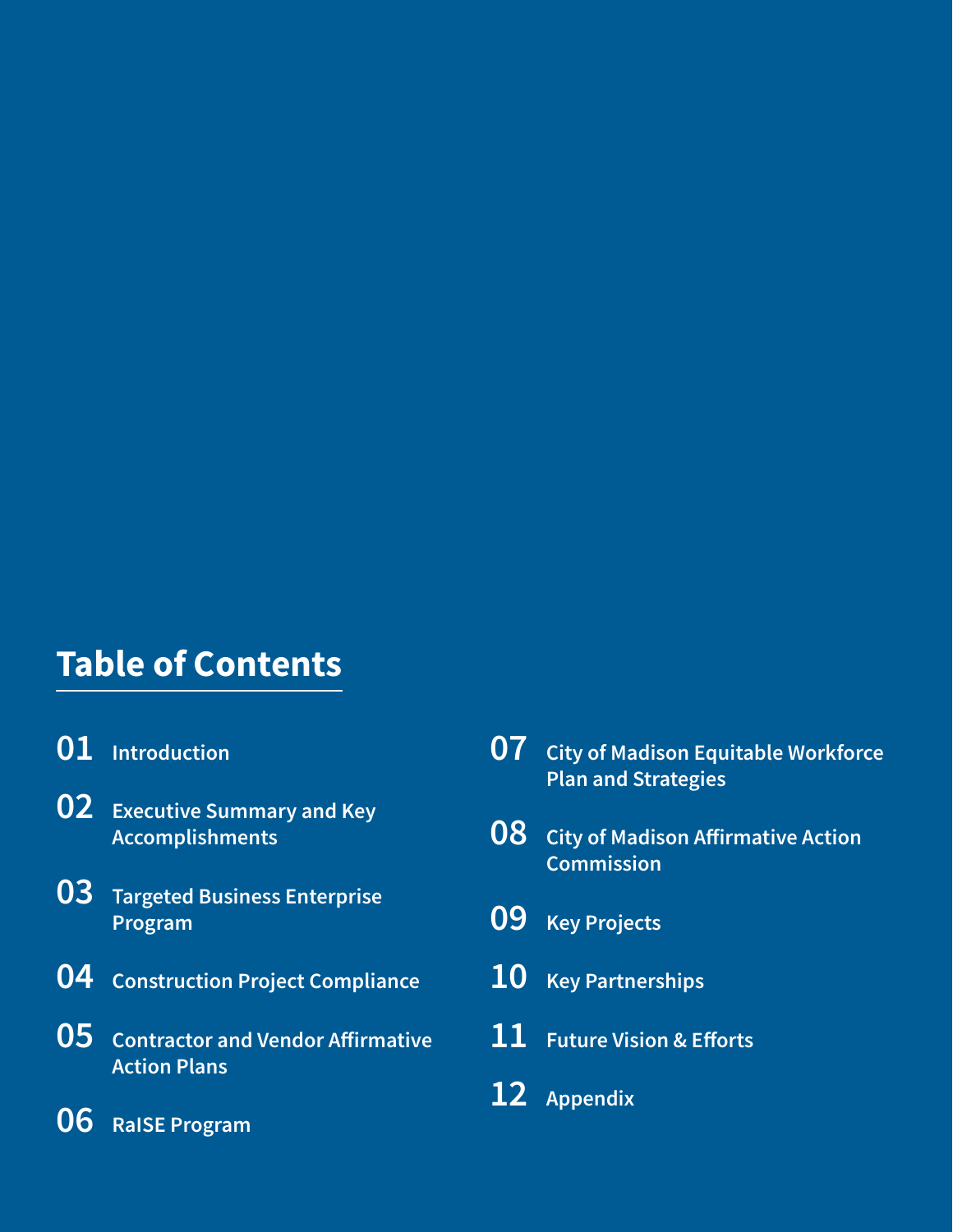## <span id="page-2-0"></span>Introduction

The Affirmative Action Division is responsible for advancing the City of Madison's vision of Our Madison: Inclusive, *DCR strategy:* Innovative & Thriving through ensuring contracting equity and workforce equity for the City of Madison as well as The Animative Action Division is responsible for advancing the City of Madison's vision of Our Madison: Inclusive,<br>Innovative & Thriving through ensuring contracting equity and workforce equity for the City of Madison as w res contractors: This division furthers many of the city's values and is responsible for a wide range of activities and<br>compliance for internal city departments as well as city contractors. We partner with many community p city agencies, and the community to accomplish this goal. The work of the Division is guided by Chapter 39.02 of the Madison General Ordinances. *X*Cy OF Madi:<br>/orkforce eq<br>nd is respon

In late 2018 and early 2019 the Department of Civil Rights went through our own visioning process and we are proud of our new slogan "Strong and Compassionate Leaders for Justice." The Affirmative Action Division strives to meet this model in our everyday activities and actions.

This was a year of change and transition for the Affirmative Action Division. We hired a new Contact Compliance Specialist Juan Pablo Torres Meza in February 2019. Our Affirmative Action Specialist unexpectedly passed away, the Affirmative



Action Manager transitioned out of the organization unexpectedly, and another Contract Compliance Specialist transitioned out of the organization unexpectedly. For a small team, these personnel changes were quite impactful. In June 2019, Melissa Gombar began as the interim Affirmative Action Manager and she was permanently hired in September 2019. Saran Ouk, Contract Compliance Specialist and Tracy Lomax, Affirmative Action Specialist were hired in August.

- » Melissa Gombar Affirmative Action Manager
- » Tracy Lomax Affirmative Action Specialist
- » Martha White Contract Compliance Specialist
- » Juan Pablo Torres Meza Contract Compliance Specialist
- » Saran Ouk Contract Compliance Specialist
- » Julie Austin Adminstrative Assistant
- » Lisa Jameson Clerk Typist

Our key accomplishments for 2019 were hiring, onboarding, and training a brand new staff. We are excited to highlight the work we accomplished in 2019 despite all the changes in personnel, as well as lay out our plans for the future.

Sincerely,

Affirmative Action Division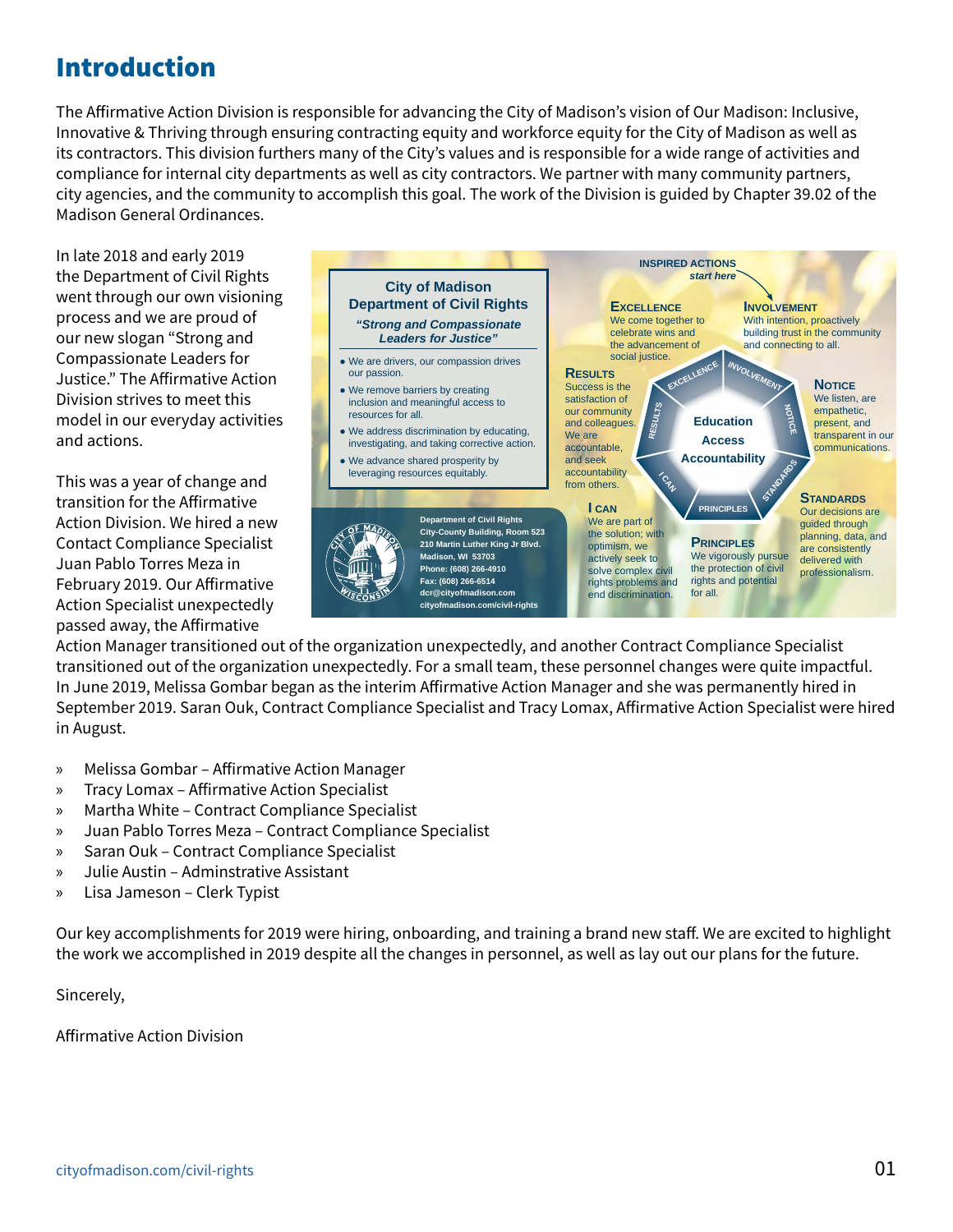## <span id="page-3-0"></span>Executive Summary and Key Accomplishments

#### **Key accomplishments of 2019 include:**



#### STAFFING

Hiring, onboarding, and training of

Affirmative Action Division staff members, **4 of 7**

including the manager.



#### RaISE PROGRAM

805 jobs were posted on our website. Zero referrals were made. by our 16 community partners. **805 JOBS POSTED**



#### CITY OF MADISON EQUITABLE WORKFORCE PLAN AND STRATEGIES

We publish an annual report that can be viewed online for further data. We are excited that the City of Madison has reached its goals for people of color in all but one category.



#### **3** AFFIRMATIVE ACTION COMMISSION

We recruited, onboarded, and trained three new Affirmative Action Commissioners and began meeting regularly after months of missed meetings due to lack of quorum.



#### KEY PROJECTS

Contracting Equity, Judge Doyle Square Compliance, 2015 Disparity Study Continuity.



## KEY PARTNERSHIPS

WHEDA, Unified Certification Program.



#### FUTURE VISION & EFFORTS

Civil Rights Alliance, Data Automation, Policy Updates, Work Planning and Performance Measures, Expand Good Faith Efforts.



#### CONTRACTOR AND VENDOR AFFIRMATIVE ACTION PLANS

Affirmative Action Division Staff received a total of 389 Affirmative Action Plan Applications or Exemptions from contractors and vendors. The average time to approve these plans is 60 days for Plans and 0 days for exemptions. Five companies were invited to a hearing after being found in noncompliance for their 2018 Affirmative Action Plan. Two were debarred from doing business with the City of Madison for two years or until they had an approved plan. Three more companies were debarred and were also ordered to pay liquidated damages to the City of Madison. anies were debarred and were also<br>ed damages to the City of Madison.<br>**[389](https://www.cityofmadison.com/civil-rights)**<br>city of madison com/civil right

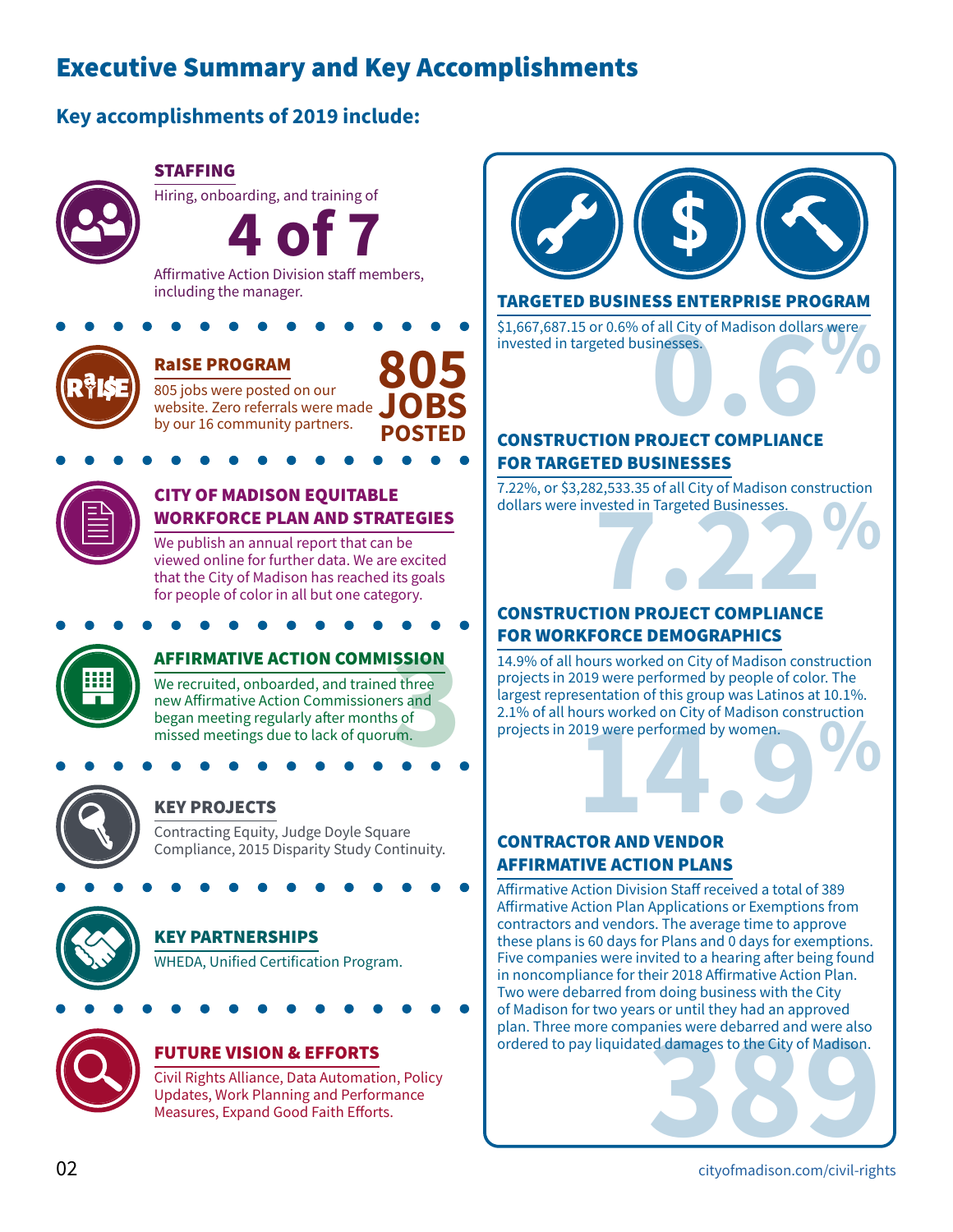## Targeted Business Enterprise Program

#### *Background & Purpose*

The City of Madison Department of Civil Rights Affirmative Action Division certifies businesses at no cost to the applicant. This ensures an availability of subcontractors available to diversify city spending on construction projects, procurement, and consulting. The types of Targeted Businesses that certified includes:

- » Small Business Enterprises (SBE)
- » Minority Business Enterprises (MBE)
- » Women Business Enterprises (WBE)
- » Disadvantaged Business Enterprises (DBE)
- » Section 3

Depending on the funding source for the type of contract the City of Madison is working on, the Targeted Business Enterprise goal will vary. For example, for City of Madison only funded projects, we set Small Business Enterprise Goals. For Federally funded projects, we set goals for Minority, Women, Disadvantaged, or Section 3 enterprises.

#### *Actions & Results*

In 2019, the City of Madison spent \$1,667,687.15 or 0.6% (not including subcontracting dollars) on businesses that were certified as Targeted Business Enterprises. This includes payments to prime contractors, vendors, consultants, etc.

There are 179 total Targeted Business Enterprises, with the breakdown as follows:



#### Targeted Business Enterprises

<span id="page-4-0"></span>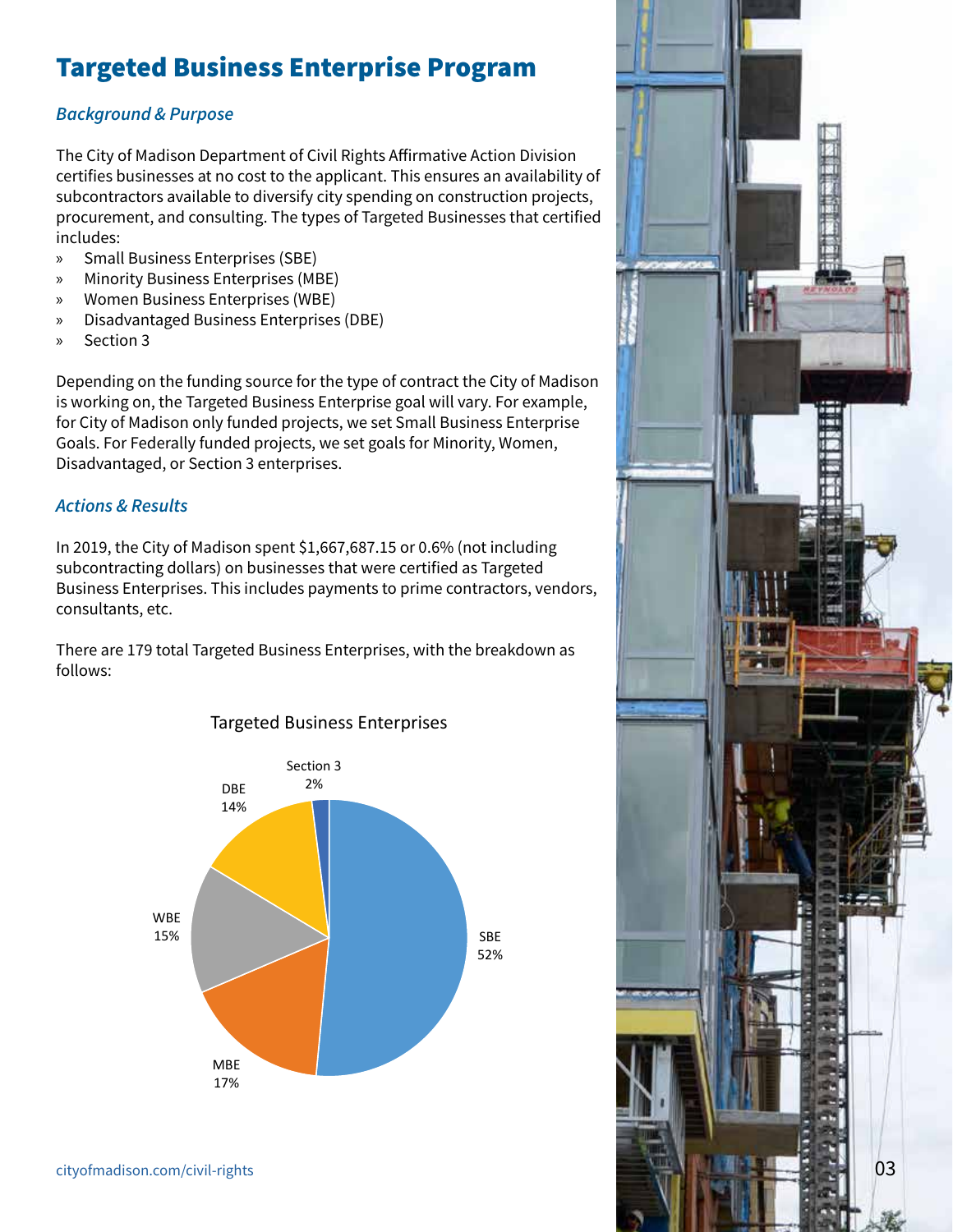## <span id="page-5-0"></span>Construction Project Compliance

#### **Construction Project Targeted Business Goals**

#### *Background & Purpose*

We ensure that public works and non-public works prime contractors provide the maximum feasible opportunity for Targeted Business Enterprises to work with them as subcontractors. For each project, we examine the scopes of work and set a unique project goal for Targeted Business Enterprises. If a contractor is unable to meet the Targeted Business Enterprise goal, they must present documentation that shows Good Faith Efforts [\("Appendix A: Good Faith Efforts:](#page-13-1)  [Targeted Business Utilization" on page 12\),](#page-13-1) that they tried their hardest to contract with diverse businesses.

#### *Actions & Results*

A total of 7.22%, or \$3,282,533.35 was paid to Targeted Business Enterprises in on construction projects in 2019. The following data represents 39 contracts that started in 2019, and have been finalized. \$45,436,333.27 was invested in these contracts in total. 2019 ongoing contracts were not included in the analysis for this report. Note that projects were ineligible for a goal to be set if they cost less than \$100,000.

| <b>Total Dollar Amount Paid</b>       | \$45,436,333.27 |  |  |  |  |
|---------------------------------------|-----------------|--|--|--|--|
| <b>Dollar Amount Paid to TBEs</b>     | \$3,282,533.35  |  |  |  |  |
| <b>TBE Participation</b>              | 7.22%           |  |  |  |  |
| <b>Total Contracts</b>                | 39              |  |  |  |  |
| Contracts Where Goal was Achieved     | 24              |  |  |  |  |
| Contracts Where Goal Was Not Achieved | 12              |  |  |  |  |
| Contracts Not Eligible for Goal       | 3               |  |  |  |  |

#### **Construction Project Workforce Labor Goals**

#### *Background & Purpose*

The City of Madison wants the labor force working on each project to be diverse as possible. For every project we would like to see racial ethnic utilization of 7% of the total hours worked on a project, and female utilization of 6% of total the hours worked on a project. If these percentages are not met, contractors must provide documentation of good faith efforts [\("Appendix B: Good Faith Efforts: Affirmative Action Plan" on page 13\)](#page-14-0), to show they did everything they could to diversify the project's assigned workforce. It should be noted these are not quotas. Our Contract Compliance Specialists monitor each project on a monthly basis to ensure these targets are being met. If not met, they review the good faith efforts.

#### *Actions & Results*

According to the [Bureau of Labor Statistics,](https://www.bls.gov/cps/cpsaat18.htm) only 9.9% of construction professionals are women. In regard to race, 30.7% of professionals in the industry are Hispanic or Latino, 6.2% are black, and a staggering 2% are Asian.

The below data represents hours worked in contracts during 2019. Of note:

- » 14.9% of all hours worked on City of Madison construction projects in 2019 were performed by people of color. The largest representation of this group was Latinos at 10.1%.
- » 2.1% of all hours worked on City of Madison construction projects in 2019 were performed by women. This is well under the 6% goal.

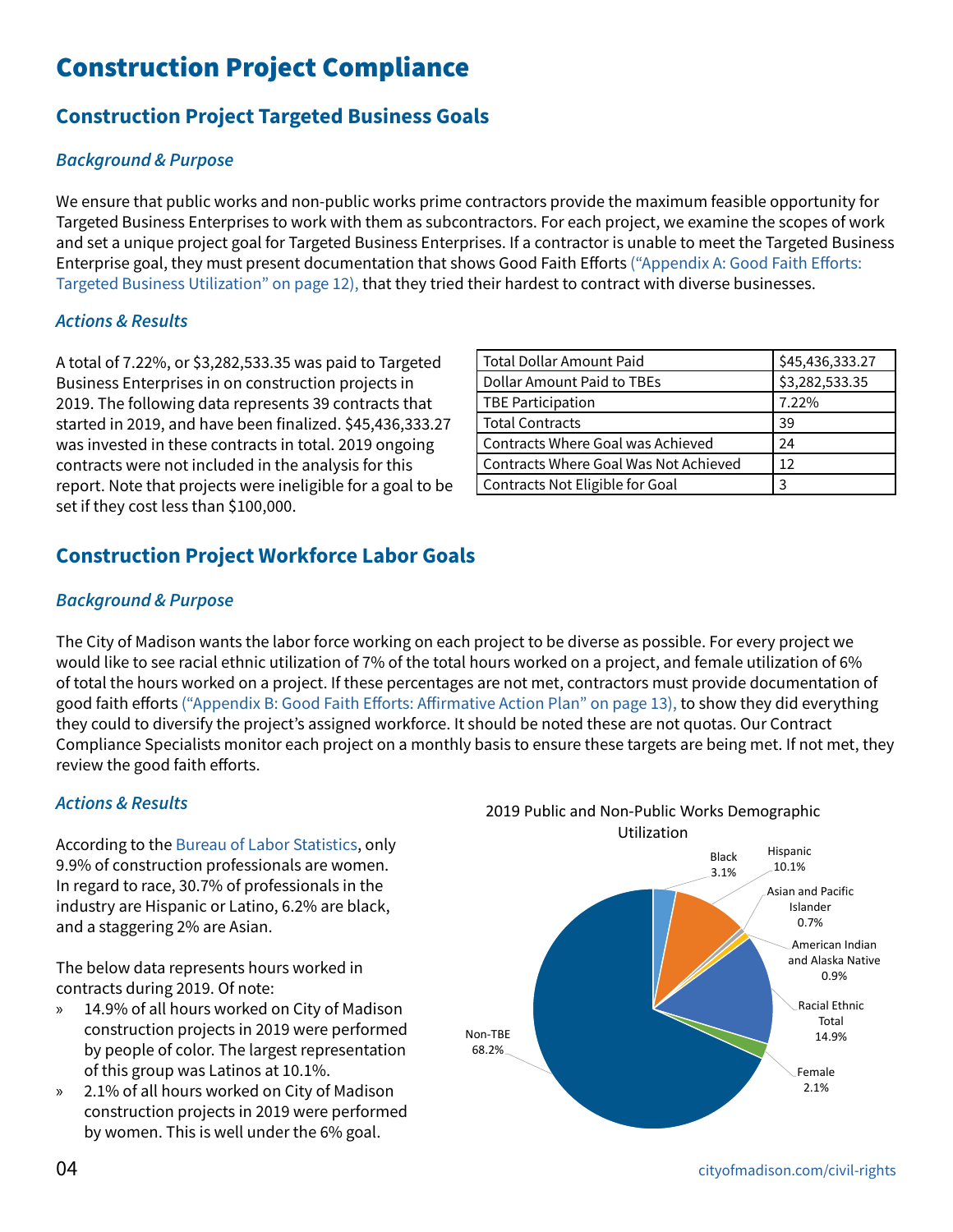## <span id="page-6-0"></span>Contractor and Vendor Affirmative Action Plans

#### *Background & Purpose*

We are proud to be one of the only city jurisdictions in the United States that requires an Affirmative Action Plan as a part of its contracting regulations. The Affirmative Action Plan broadens our compliance to ensuring our contractors implement workforce practices that increase and sustain diversity in their overall workforce. The Affirmative Action Plan must be renewed every two years and must remain active throughout the course of any project. Contractors are exempt from filling out an Affirmative Action Plan if they have 14 or fewer employees. They are also exempt if they receive less than \$50,000 per calendar year from the City of Madison. (This amount was raised to \$50,000 from \$25,000 in 2018.)

We expect our vendors to meet the following targets within their total workforce.

|                                      | <b>Goal for Women</b> | <b>Goal for People of Color</b> |
|--------------------------------------|-----------------------|---------------------------------|
| <b>Community Based Organizations</b> | 41.52%                | 7.44%                           |
| Vendors & Suppliers                  | 41.52%                | 7.44%                           |
| Public Works Contractors             | 7%                    | 6%                              |
| Individual Developers                | 7%                    | 6%                              |

If vendors do not meet these goals, Good Faith Efforts [\("Appendix B: Good Faith Efforts: Affirmative Action Plan" on](#page-14-0)  [page 13\),](#page-14-0) must be submitted and approved as a part of their plan. The Affirmative Action Division's hope is that through the implementation of Good Faith Efforts, our contractors will be able to eventually meet these workforce goals.

There were a total of 389 Affirmative Action Plans or Exemptions filed in 2019. The type and average amount of time to approve is reported below.

|                                      | <b>Number</b><br>of Plans | Average #<br>of Days to<br><b>Approval</b> |
|--------------------------------------|---------------------------|--------------------------------------------|
| <b>Community Based Organizations</b> | 11                        | 57                                         |
| Vendors & Suppliers                  | 32                        | 102                                        |
| <b>Public Works Contractors</b>      | 74                        | 56                                         |
| <b>Individual Developers</b>         | 17                        | 23                                         |
| AA Plans Subtotal                    | 134                       | 60                                         |
| Exemption: 14 or fewer*              | 174                       | O                                          |
| Exemption: Less than \$25,000*       | 81                        | O                                          |
| AA Plan Exemptions Subtotal          | 255                       | O                                          |
| TOTAL                                | 389                       | 21                                         |



\* Automatic Approval

#### *Actions & Results*

In 2019, we reviewed the financial records for vendors that earned \$25,000 or more with the City of Madison in 2018. It was found that 222 contractors did not have an Affirmative Action Plan on file, per city contracting and purchasing rules, and in violation of Madison General Ordinance 39.02.

After notifying these contractors, all were able to submit an Affirmative Action Plan and get them approved except for five companies. These five companies were invited to a hearing. Two were debarred from doing business with the City of Madison for two years or until they had an approved plan. Three more companies were debarred and were also ordered to pay liquidated damages to the City of Madison.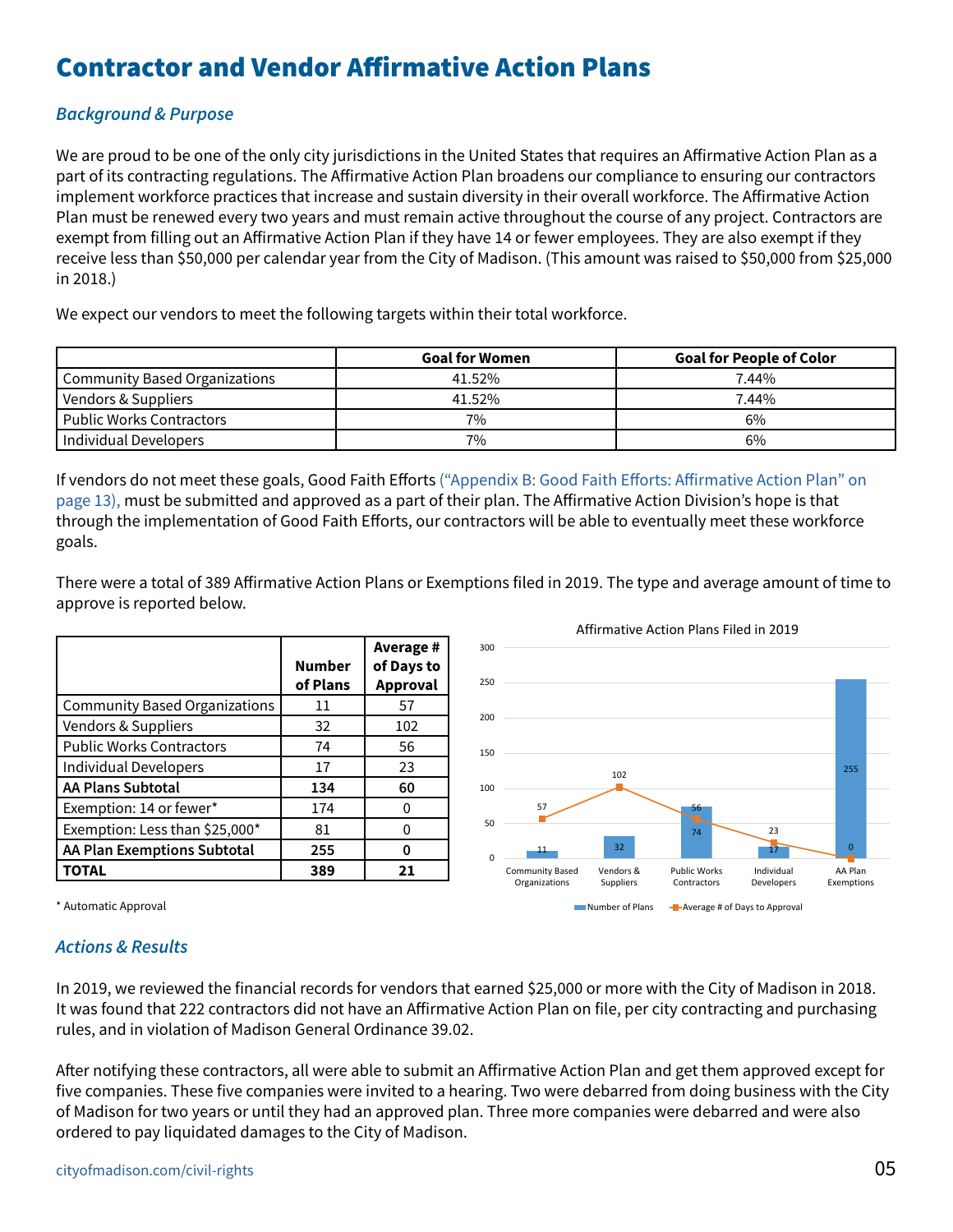<span id="page-7-0"></span>

## RaISE Program

#### *Background & Purpose*

The City of Madison funds several community based organizations that conduct employment training in the areas of construction. We wish to leverage this funding and these resources with the contractors that we do business with. It is now a part of every contract that contractors must offer interviews to qualified applicants referred by these community based organizations that meet minimum qualifications.

#### *Actions & Results*

805 jobs were posted to the RaISE website in 2019. We have identified 16 community partners to refer employees to the contractors.

There were no referrals by our 16 community partners in 2019. We believe that we will need to relaunch this program in the future when we have more data automation through a contract compliance system that allows for staff time for outreach.

> **RESERVENCE** for Sustainable Employment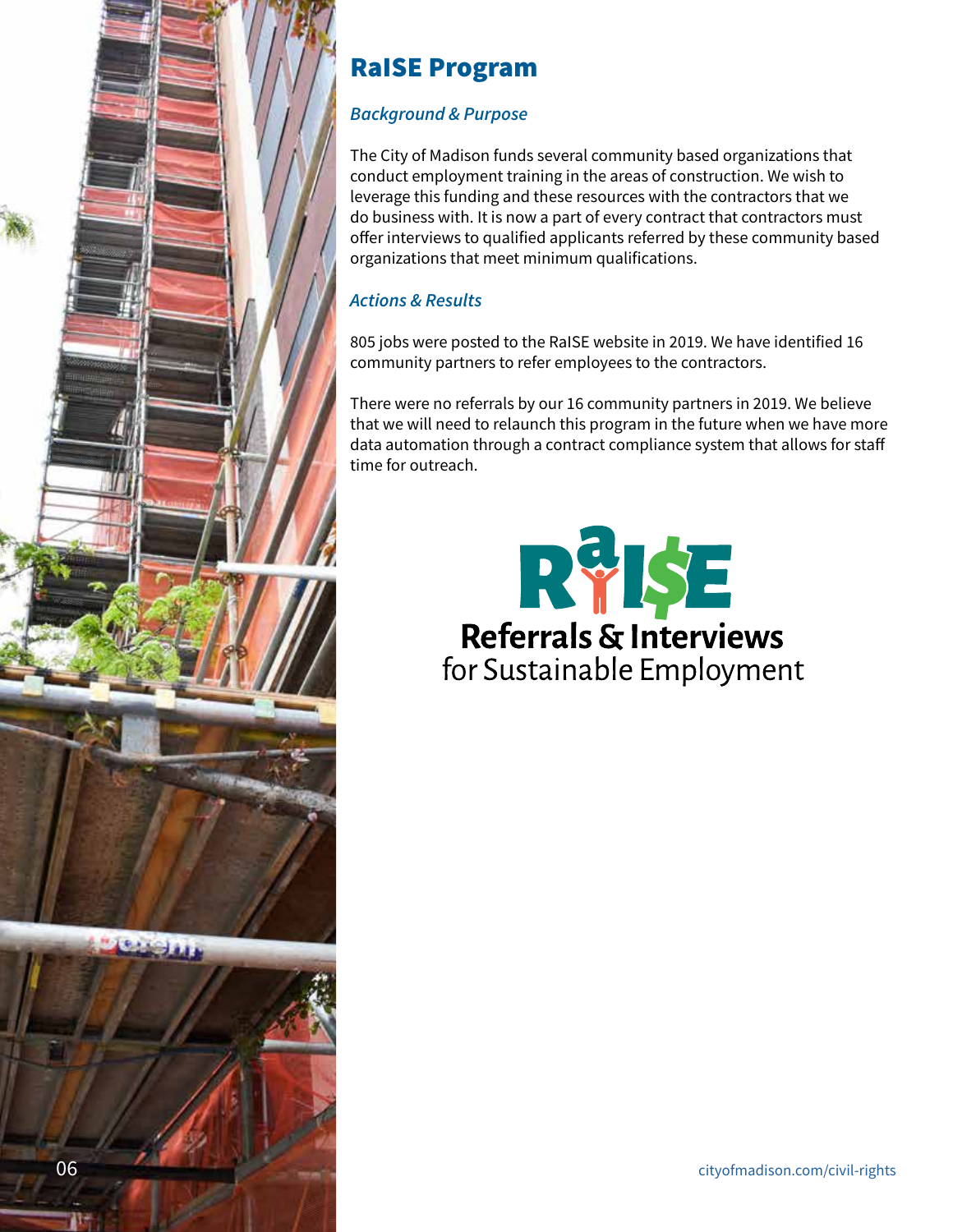## <span id="page-8-0"></span>City of Madison Equitable Workforce Plan and Strategies

#### *Background & Purpose*

Each year we publish<sup>1</sup> an update to the City of Madison Affirmative Action Plan, where key metrics are published for our internal strategies to recruit and maintain a diverse workforce. In this report we highlight strategies including the Affirmative Action Division's monitoring of the City of Madison hiring process, AASPIRE internship program results, and Workplace Harassment and Discrimination Policy Violations. Of note for this annual report is that we track demographics of each city department on a quarterly basis to assist us in achieving our own internal equitable hiring goals.

#### *Actions & Results*

This chart<sup>2</sup> shows the number of employees working in each job type across the City of Madison. As of October 3, 2019 we have almost reached parity for employees of color within our organization.

|                                                                                                                                                                                                                                |                  |                       |                          |              |                          | City Wide Job Family Availability - HOURLY |                    |                      |                                       |     |                          |
|--------------------------------------------------------------------------------------------------------------------------------------------------------------------------------------------------------------------------------|------------------|-----------------------|--------------------------|--------------|--------------------------|--------------------------------------------|--------------------|----------------------|---------------------------------------|-----|--------------------------|
| The Annual Placement Goals are determined with an underutilization analysis of incumbency and relevant labor market availability of qualified women or people of color (known as minorities in the past). All selection decisi |                  |                       |                          |              |                          |                                            |                    |                      |                                       |     |                          |
| nondiscriminatory manner and a placement goal is not justification for selecting an individual based on their protected class. Source: Permanent Employees & US Census 2010 EEO Data Tool Madison, WI (MSA)                    |                  |                       |                          |              |                          |                                            |                    |                      |                                       |     |                          |
|                                                                                                                                                                                                                                |                  |                       |                          |              |                          |                                            |                    |                      |                                       |     |                          |
|                                                                                                                                                                                                                                | Total # of       |                       |                          |              |                          | Difference to goal (+/-                    | # of Racial Ethnic | <b>Racial Ethnic</b> |                                       |     |                          |
|                                                                                                                                                                                                                                | <b>Employees</b> | # of Female Employees | <b>Female Incumbency</b> | Female Goal* | <b>Availability Met?</b> |                                            | <b>Employees</b>   | Incumbency           | Racial Ethnic Goal* Availability Meti |     | Difference to goal (+/-) |
| 1 - Officials & Administrators                                                                                                                                                                                                 | 0                |                       | N/A                      | 43.90%       | N/A                      | N/A                                        |                    | N/A                  | 6.20%                                 | N/A | N/A                      |
| 2 - Professionals                                                                                                                                                                                                              | 10               |                       | 60.00%                   | 53.80%       | Yes                      | 6.20%                                      |                    | 10.00%               | 9.80%                                 | Yes | 0.20%                    |
| 3 - Technicians                                                                                                                                                                                                                | 22               |                       | 27.27%                   | 50.80%       | <b>No</b>                | $-23.53%$                                  |                    | 27.27%               | 10.80%                                | Yes | 16.47%                   |
| 4 - Protective Workers                                                                                                                                                                                                         | 88               | 35                    | 39.77%                   | 28.10%       | Yes                      | 11.67%                                     | 10                 | 11.36%               | 8.10%                                 | Yes | 3.26%                    |
| 5 - Paraprofessionals                                                                                                                                                                                                          | 28               | 14                    | 50.00%                   | 57.90%       | No.                      | $-7.90\%$                                  |                    | 25.00%               | 9.00%                                 | Yes | 16.00%                   |
| 6 - Administrative Support                                                                                                                                                                                                     | 264              | 158                   | 59.85%                   | 62.00%       | No.                      | $-2.15%$                                   | 45                 | 17.05%               | 8.20%                                 | Yes | 8.85%                    |
| 7 - Skilled Craft Workers                                                                                                                                                                                                      | 187              | 47                    | 25.13%                   | 6.30%        | Yes                      | 18.83%                                     | 20                 | 10.70%               | 5.90%                                 | Yes | 4.80%                    |
| 8 - Service Maintenance                                                                                                                                                                                                        | 173              | 54                    | 31.21%                   | 43.30%       | No.                      | $-12.09%$                                  | 45                 | 26.01%               | 13.40%                                | Yes | 12.61%                   |
| <b>TOTAL</b>                                                                                                                                                                                                                   | 772              | 320                   |                          |              |                          |                                            | 134                |                      |                                       |     |                          |
|                                                                                                                                                                                                                                |                  |                       |                          |              |                          |                                            |                    |                      |                                       |     |                          |

| City Wide Job Family Availability - PERMANENT                                                                                                                                                                                                                                                                                                                                                                                                 |                                |                       |                          |              |                          |                         |                                        |                                    |                                       |     |                            |
|-----------------------------------------------------------------------------------------------------------------------------------------------------------------------------------------------------------------------------------------------------------------------------------------------------------------------------------------------------------------------------------------------------------------------------------------------|--------------------------------|-----------------------|--------------------------|--------------|--------------------------|-------------------------|----------------------------------------|------------------------------------|---------------------------------------|-----|----------------------------|
| The Annual Placement Goals are determined with an underutilization analysis of incumbency and relevant labor market availability of qualified women or people of color (known as minorities in the past). All selection decisi<br>nondiscriminatory manner and a placement goal is not justification for selecting an individual based on their protected class. Source: Permanent Employees & US Census 2010 EEO Data Tool Madison, WI (MSA) |                                |                       |                          |              |                          |                         |                                        |                                    |                                       |     |                            |
|                                                                                                                                                                                                                                                                                                                                                                                                                                               | Total # of<br><b>Employees</b> | # of Female Employees | <b>Female Incumbency</b> | Female Goal* | <b>Availability Met?</b> | Difference to goal (+/- | # of Racial Ethnic<br><b>Employees</b> | <b>Racial Ethnic</b><br>Incumbency | Racial Ethnic Goal* Availability Met? |     | Difference to goal $(+/-)$ |
| 1 - Officials & Administrators                                                                                                                                                                                                                                                                                                                                                                                                                | 78                             | 25                    | 32.05%                   | 43.90%       | No.                      | $-11.85%$               | 10                                     | 12.82%                             | 6.20%                                 | Yes | 6.62%                      |
| 2 - Professionals                                                                                                                                                                                                                                                                                                                                                                                                                             | 467                            | 217                   | 46.47%                   | 53.80%       | No.                      | $-7.33%$                | 67                                     | 14.35%                             | 9.80%                                 | Yes | 4.55%                      |
| 3 - Technicians                                                                                                                                                                                                                                                                                                                                                                                                                               | 157                            | 35                    | 22.29%                   | 50.80%       | No.                      | $-28.51%$               | 15                                     | 9.55%                              | 10.80%                                | No. | $-1.25%$                   |
| 4 - Protective Workers                                                                                                                                                                                                                                                                                                                                                                                                                        | 932                            | 200                   | 21.46%                   | 28.10%       | No.                      | $-6.64%$                | 182                                    | 19.53%                             | 8.10%                                 | Yes | 11.43%                     |
| 5 - Paraprofessionals                                                                                                                                                                                                                                                                                                                                                                                                                         | 159                            | 118                   | 74.21%                   | 57.90%       | Yes                      | 16.31%                  | 26                                     | 16.35%                             | 9.00%                                 | Yes | 7.35%                      |
| 6 - Administrative Support                                                                                                                                                                                                                                                                                                                                                                                                                    | 203                            | 149                   | 73.40%                   | 62.00%       | Yes                      | 11.40%                  | 37                                     | 18.23%                             | 8.20%                                 | Yes | 10.03%                     |
| 7 - Skilled Craft Workers                                                                                                                                                                                                                                                                                                                                                                                                                     | 370                            | 20                    | 5.41%                    | 6.30%        | No.                      | $-0.89%$                | 42                                     | 11.35%                             | 5.90%                                 | Yes | 5.45%                      |
| 8 - Service Maintenance                                                                                                                                                                                                                                                                                                                                                                                                                       | 512                            | 98                    | 19.14%                   | 43.30%       | No.                      | $-24.16%$               | 157                                    | 30.66%                             | 13.40%                                | Yes | 17.26%                     |
| <b>TOTAL</b>                                                                                                                                                                                                                                                                                                                                                                                                                                  | 2878                           | 862                   |                          |              |                          |                         | 536                                    |                                    |                                       |     |                            |

REPORT GENERATED: 10/3/2019

1 [cityofmadison.com/employeenet/civil-rights/hiring/equitable-workforce-affirmative-action-plan](https://www.cityofmadison.com/employeenet/civil-rights/hiring/equitable-workforce-affirmative-action-plan)

2 [cityofmadison.com/employeenet-civil-rights/documents/JobFamilyAvailability\\_20191003.pdf](https://www.cityofmadison.com/employeenet-civil-rights/documents/JobFamilyAvailability_20191003.pdf)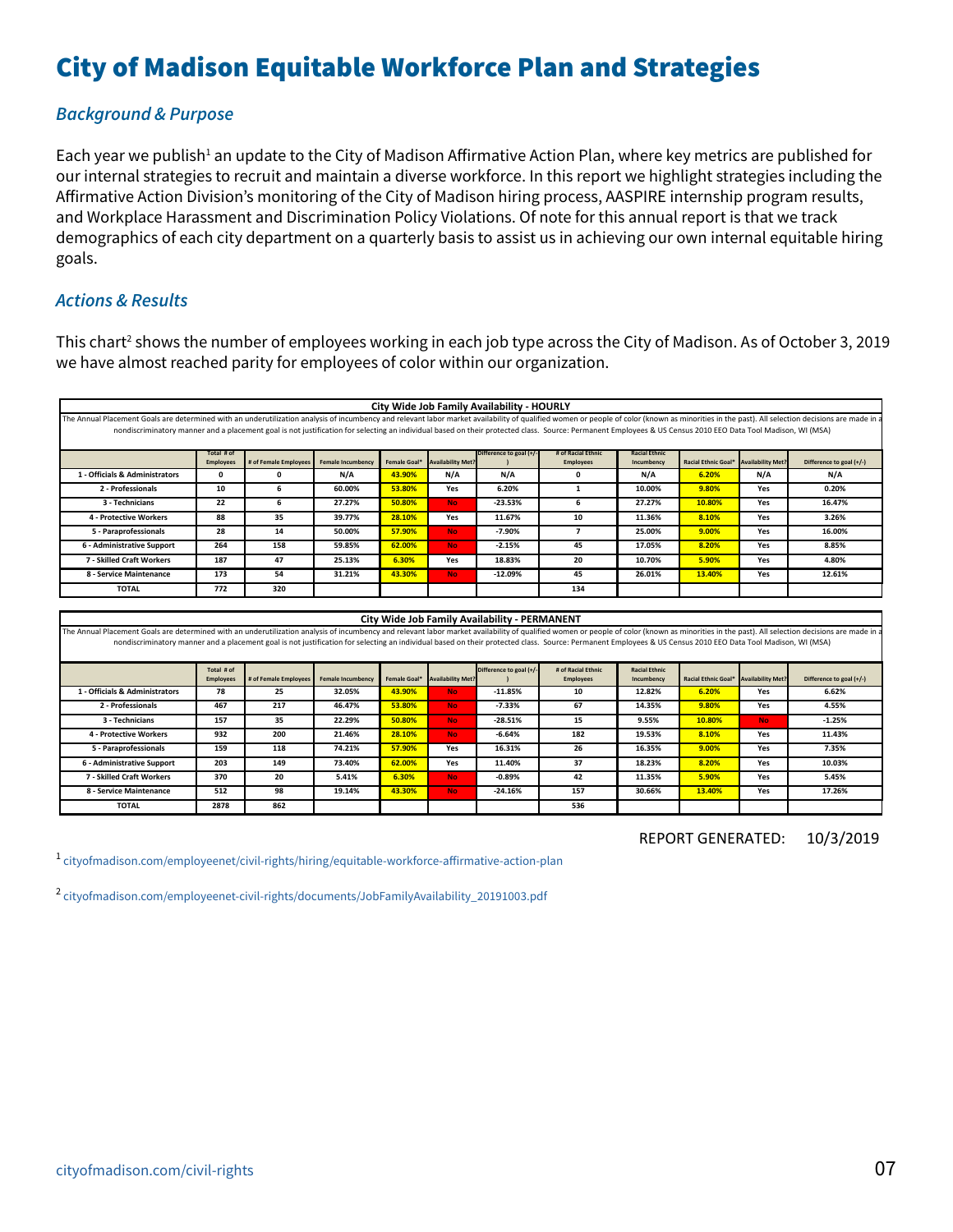<span id="page-9-0"></span>

## City of Madison Affirmative Action Commission

#### *Background & Purpose*

The City of Madison Affirmative Action Commission reviews, approves and recommends the city-wide affirmative action plan as proposed by the Affirmative Action Director; advises affected and/or other under-represented groups of their rights under the Affirmative Action Program; disseminates information and educates citizens to a greater understanding and practice of affirmative action employment for all affected and/or other underrepresented groups; renders, from time to time, but not less than once a year, written reports of its progress, activities and recommendations to the mayor and Common Council; recommends and reviews such rules and regulations as may be necessary to promulgate the city's Affirmative Action Program.

#### *Actions & Results*

This body had several vacancies and as such had challenges reaching quorum in early 2019. Staff recruited, onboarded, and trained 3 new commissioners. After recruitment to fill vacancies by Affirmative Action Division staff, the Commission met in August 2019 for the first time since January 2019 and they now have a work plan and goals in place for 2020 including reviewing and updating the Affirmative Action Ordinance, strengthening communications to the common council, and perform more outreach.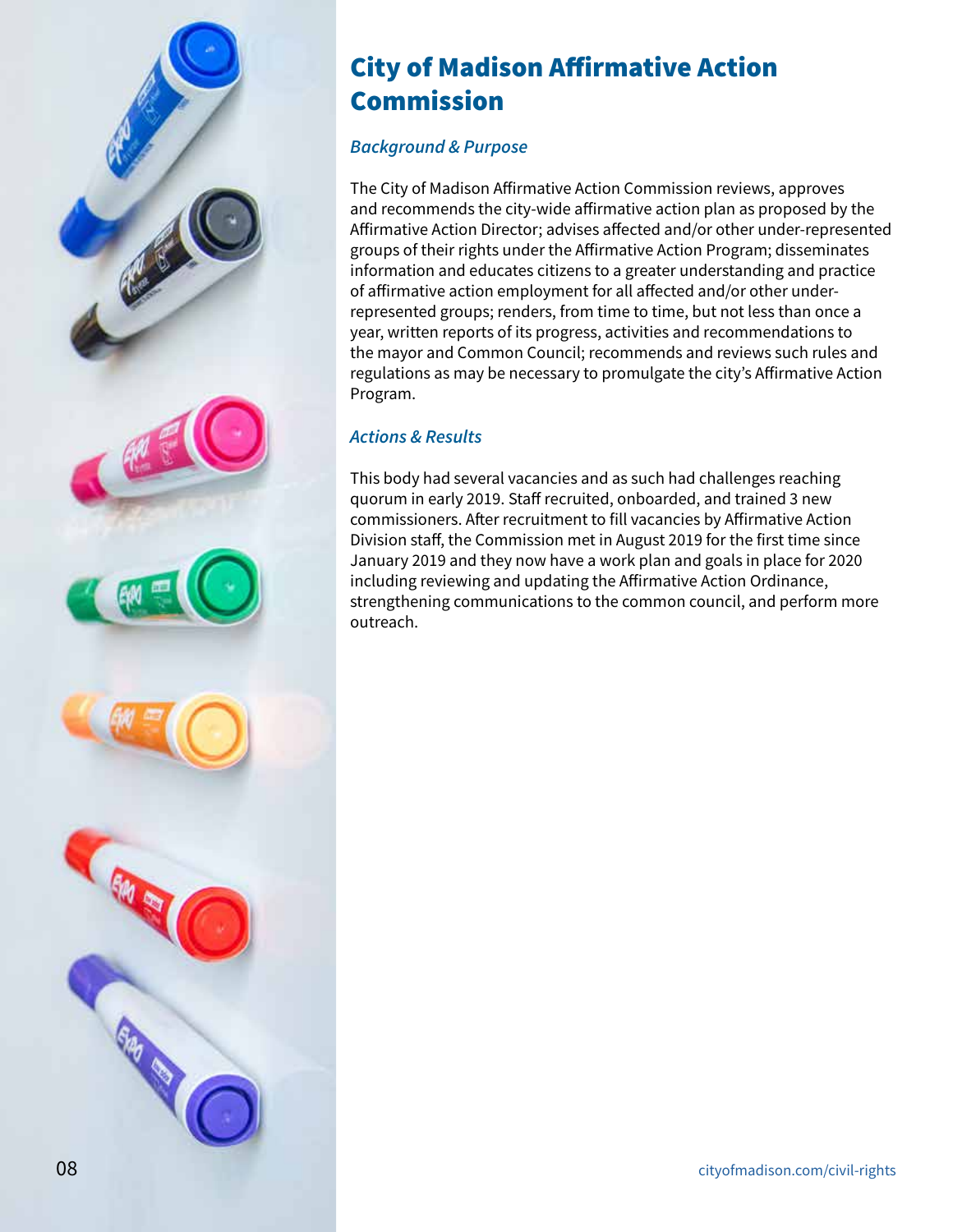## Key Projects

## **Contracting Equity**

On June 17, 2019 the Racial Equity and Social Justice team collaborated with Affirmative Action to hold a daylong conference "Framework for Contracting Equity." This event featured speakers that are experts in government contracting equity best practices such as Godwin Amegashie and Randy Crump. Attendees included City of Madison staff responsible for purchasing, contracting, and budgeting.

As a result of this conference Mayor Satya Rhodes-Conway formed a Contracting Equity Team. Executive Sponsors of the Team include Department of Civil Rights Director Norman Davis and Finance Director David Schmiedicke. This team's main purpose will be to create data efficiencies to better track city spending with diverse businesses.



#### **Judge Doyle Square**

The Judge Doyle Square (JDS) site is bounded by Martin Luther King, Jr. Boulevard on the west, Doty Street on the north, Wilson Street on the south and on the east by a group of buildings that front mainly on King Street. Pinckney Street runs through the site and defines Block 88 from Block 105. The redevelopment of this land has been of great interest to the community. The Affirmative Action Division worked with the City Attorney's office to negotiate compliance requirements on the private development.

## **2015 Disparity Study Continuity**

Staff continue to review the [2015 Public Works Disparity Study](https://www.cityofmadison.com/madisoncontractingstudy/documents.cfm) recommendations and align work to advance those strategies. In 2020 and 2021, staff continue to will develop an in-depth plan that will layout a structured strategy to respond to each recommendation.

<span id="page-10-0"></span>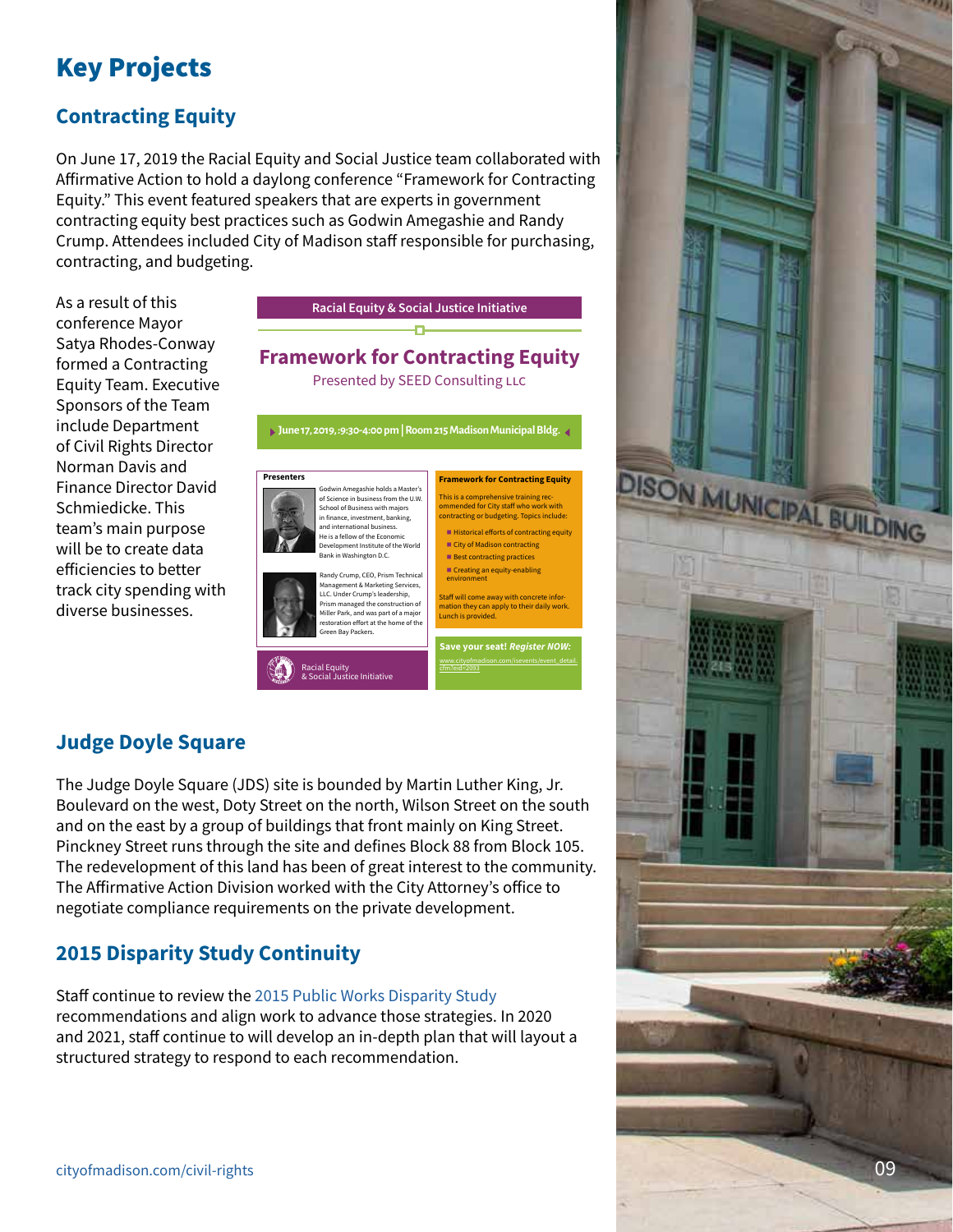<span id="page-11-0"></span>

## Key Partnerships

#### **Wisconsin Housing & Economic Development (WHEDA)**

The Affirmative Action Division partners with the Wisconsin Housing & Economic Development Authority (WHEDA) for compliance on several projects. Projects that receive both State WHEDA funding and City of Madison funding comply to WHEDA Emerging Business Enterprise (EBE) goals. These projects have an automatic 25% EBE goal, and we allow our contractors working with WHEDA funds to hire EBE subcontractors.

## **Unified Certified Program (UCP)**

The City of Madison is a member of the Wisconsin Unified Certification Program (WisUCP), which is comprised of Milwaukee County, Wisconsin Department of Transportation, City of Madison and Dane County. If a business is certified as a Disadvantaged Business Enterprise (DBE) with any of the four WisUCP certifying member organizations, the business is automatically registered with all four agencies, and eligible to apply for interstate U.S. DOT UCP certification nationwide.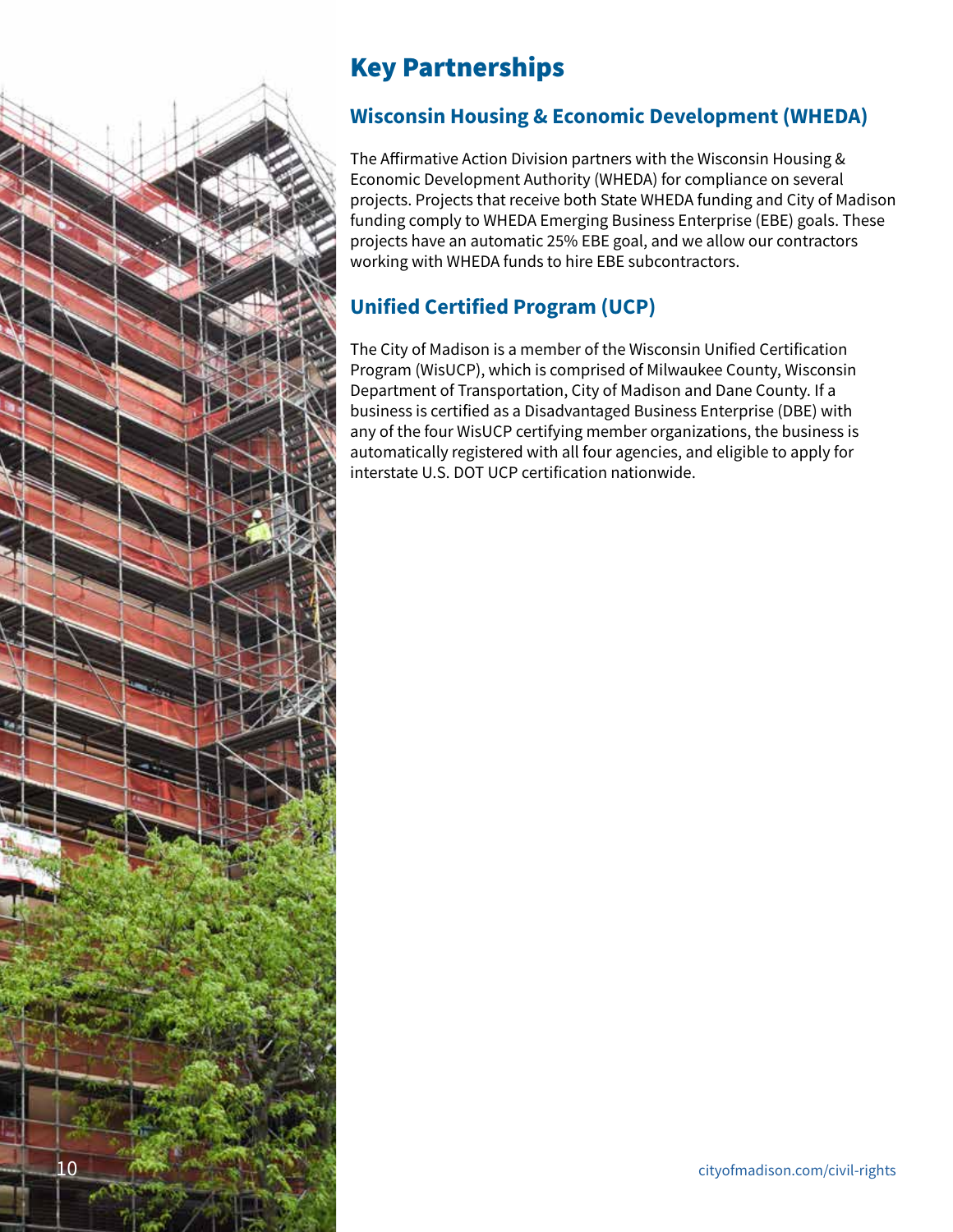## <span id="page-12-0"></span>Future Vision & Efforts

#### **Civil Rights Alliance**

The Affirmative Action Division plans to take a key coordination role in the development of a Wisconsin-wide Civil Rights Alliance. The Affirmative Action Division and Department of Civil Rights will be convening civil rights practitioners and key community partners to create an alliance to leverage the collective power of our organizations, provide networking opportunities, and advance contracting equity and civil rights best practices throughout the State of Wisconsin.

#### **Data Automation**

The Affirmative Action Division is working to automate our compliance and data systems to create efficiencies. We have begun to meet with our Information Technology department to plan for an electronic compliance system.

## **Policy Updates**

The Multicultural Affairs Committee and Women's Initiatives Committee conducted an employee survey that indicated a need to update Administrative Procedure Memoranda 3-5: Prohibited Harassment and Discrimination policy.

Additionally, there are updates that are needed to MGO 39.02, and Affirmative Action Division staff will assist the Affirmative Action Commission on this matter in 2020 and 2021.

#### **Work Planning and Performance Measures**

The Affirmative Action Division will develop a 2020 work plan and in 2021 the work plan will have performance measures added to ensure program functionality, efficiency, and impact.

#### **Expand Good Faith Efforts**

We want to expand the menu of Good Faith Efforts for contractors if they do not meet workforce goals. One tool that is available is the Equitable Hiring Tool, developed by the City of Madison for its own hiring practices. We want to explore allowing this and other evidence-based hiring practices when contractors do not reach workforce or affirmative action targets.

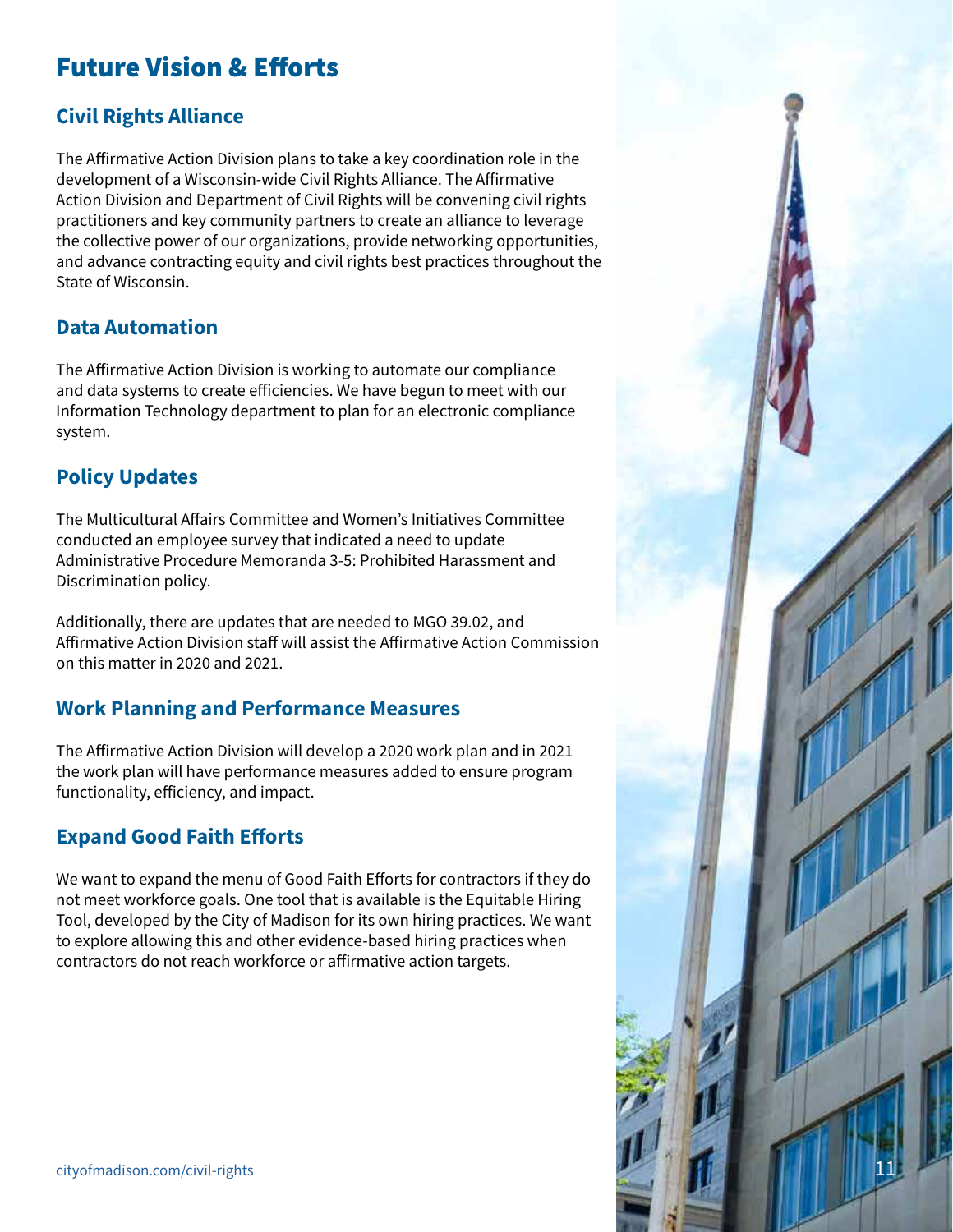#### <span id="page-13-1"></span><span id="page-13-0"></span>Appendix **Appendix A: Good Faith Efforts: Targeted Business Utilization**

Projects for which the City of Madison has provided financial assistance are covered by **Section 39.02 of the Madison General Ordinances.** This means that the developer and his/her prime contractor are required to take all necessary affirmative steps to assure that Small Business Enterprises (SBEs), including those owned and operated by women and minorities, are provided the maximum feasible opportunity to participate on such projects, and are used whenever possible. Such steps include, but are not limited to:

2.4.1.1 Attendance at the pre-bid meeting.

2.4.1.2 Using the City of Madison's directory of certified SBEs to identify SBEs from which to solicit bids. The City of Madison SBE Directory is available at: [https://www.cityofmadison.com/civil-rights/contract-compliance/targeted](https://www.cityofmadison.com/civil-rights/contract-compliance/targeted-business-enterprise-programs/directories)[business-enterprise-programs/directories](https://www.cityofmadison.com/civil-rights/contract-compliance/targeted-business-enterprise-programs/directories)

2.4.1.3 Assuring that SBEs are solicited whenever they are potential sources.

2.4.1.4 Referring prospective SBEs to the City of Madison Affirmative Action Department for certification.

2.4.1.5 Dividing total project requirements into smaller tasks and/or quantities, where economically feasible, to permit maximum feasible SBE participation.

2.4.1.6 Establishing delivery schedules, where requirements permit, which will encourage participation by SBEs.

2.4.1.7 Providing SBEs with specific information regarding the work to be performed.

2.4.1.8 Contacting SBEs in advance of the deadline to allow such businesses sufficient time to prepare a bid and engage in negotiation.

2.4.1.9 Negotiating directly with SBEs, including those which volunteer a bid.

2.4.1.10 Utilizing the bid of a qualified and competent SBE when the bid of such a business is deemed reasonable, although not necessarily low.

[cityofmadison.com/civil-rights/contract-compliance](https://www.cityofmadison.com/civil-rights/contract-compliance)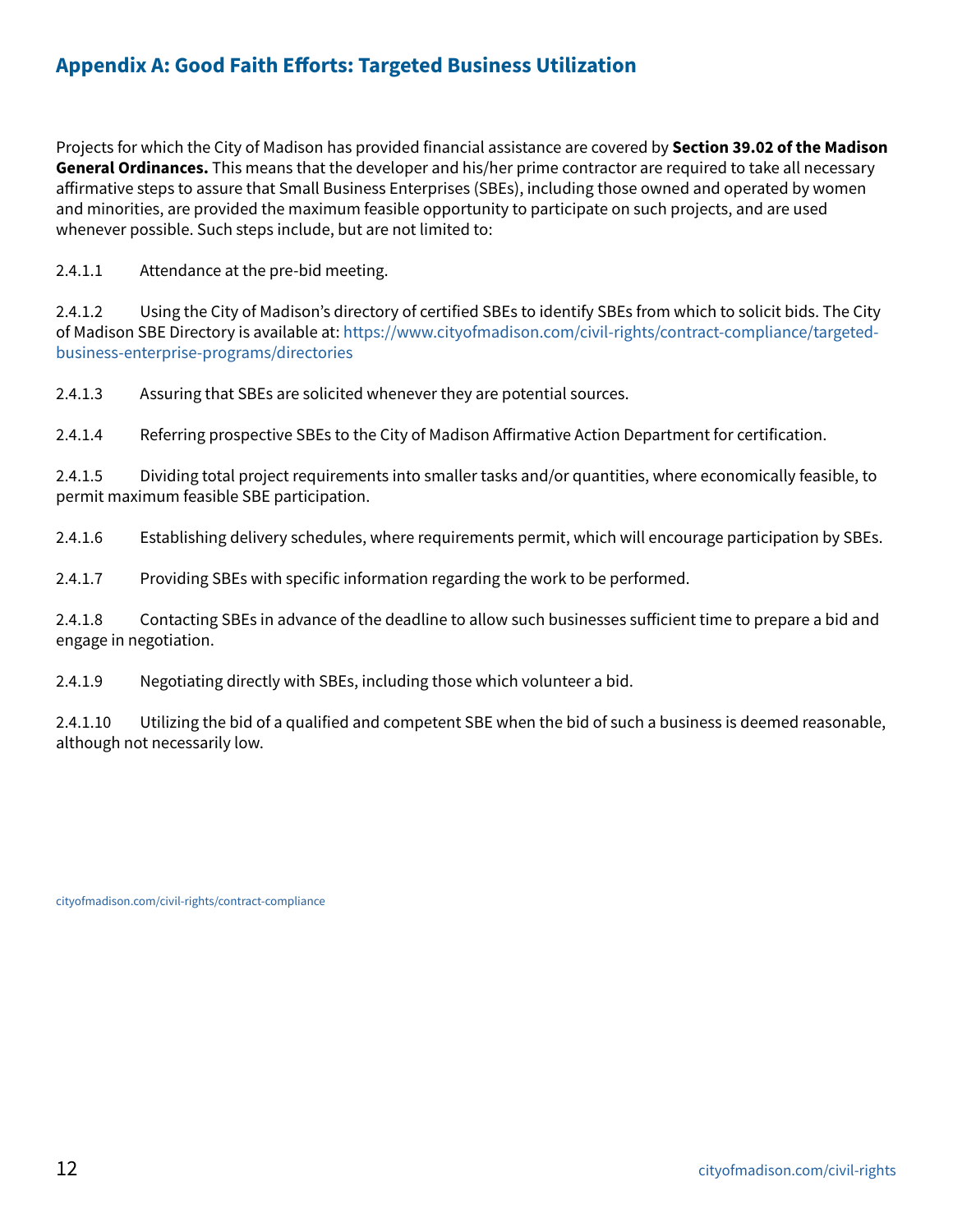#### <span id="page-14-0"></span>**Appendix B: Good Faith Efforts: Affirmative Action Plan**

#### **Acceptable Affirmative Action Good Faith (Recruitment) Efforts**

*This is a description to assist all potential City contractors, including public works companies, vendors/suppliers and community based organizations (CBO). The following outlined efforts are required to be provided with any Affirmative Action (AA) Model Plan submission whenever any contractor is not meeting City AA goal(s).*

Contractors underutilizing racial/ethnic minorities and/or women, are required to provide current documentation of at least three (3) of the following types of recruitment efforts:

Your company is responsible for research and resources necessary to demonstrate these efforts. Please be reminded that all employment-related communications must include the verbatim language of "Affirmative Action/Equal Opportunity Employer."

- 1. Copies of TWO (2) new targeted AA outreach correspondences (e.g., letters, emails, feature advertisements, documentation of in-person meetings), specifically requesting referral of minority and/or female applicants who are underutilized in your workforce, and directed to related diversity organizations. Also, include any organizations' responses, if received.
- 2. Copies of documentation demonstrating your participation in, or registration for, a diversity- focused job fair with a plan for active outreach to under-utilized AA group members.
- 3. Copies of documentation showing your active participation in diversity-focused apprenticeship or internship programs. (This includes training, advanced skills and apprentice education programs with the intent of increasing racial or gender equity utilization in your workforce.)
- 4. Copies of documentation or description of increased inclusion of under-utilized AA group members into your hiring process (e.g., resume reviewers, interview panelists, employment or labor management group members, etc.); AND/OR
- 5. Workforce Analysis and Goals table documenting net increase(s) in the overall employment percentage of your under-utilized AA group(s), demonstrating AA hiring progress from the prior year or your last submission.

(Please note that the City does not require hiring of minorities or females or any sort of "quotas" for any Plan to be approved. If your company has indeed increased utilization of targeting AA employees, that increase serves, however, as one (1) acceptable good faith AA effort.)

[cityofmadison.com/civil-rights/contract-compliance](https://www.cityofmadison.com/civil-rights/contract-compliance)